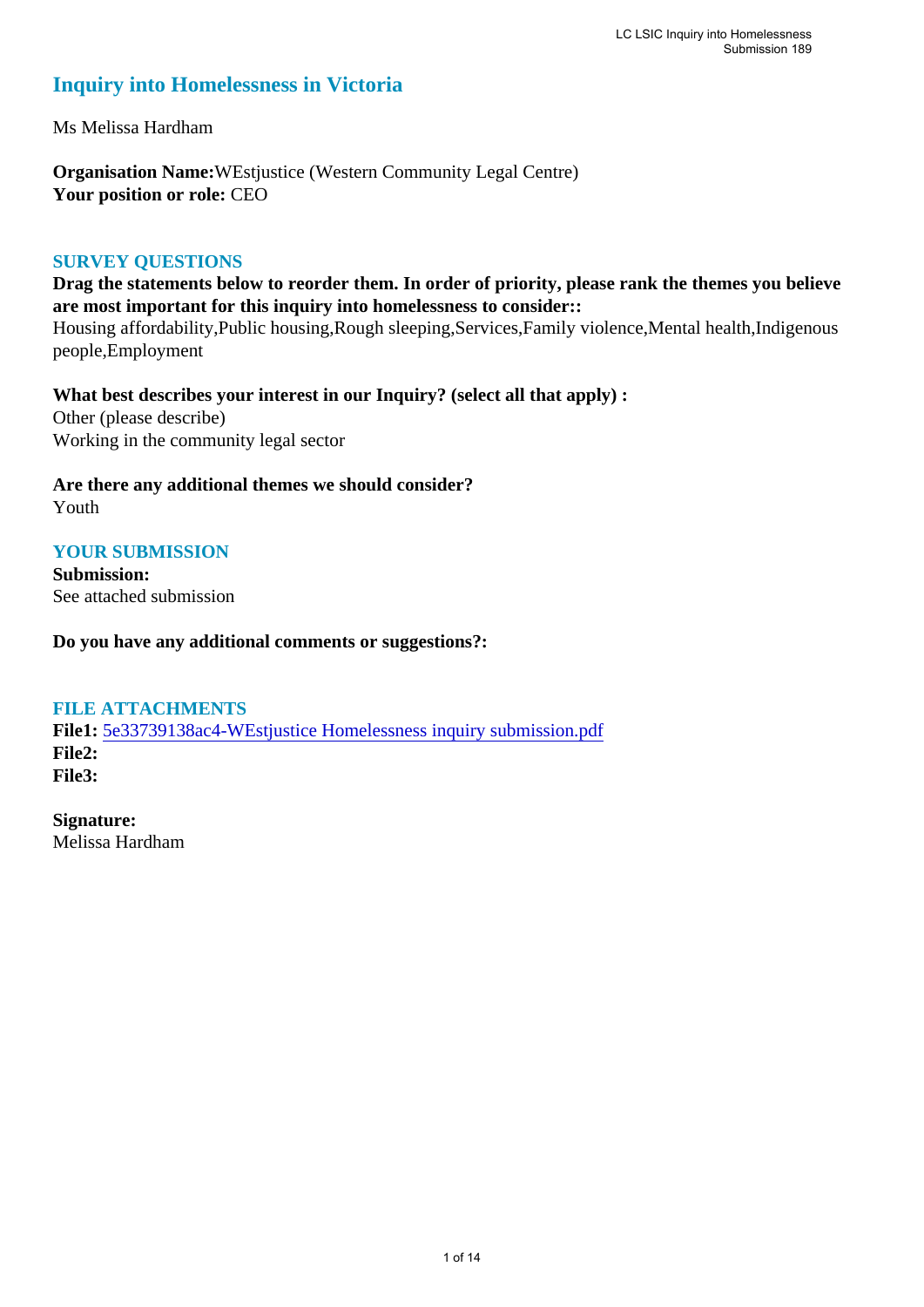

### **Submission to the Victorian Government's Homelessness Inquiry January 2020**

#### **1. Recommendations**

- 1.1 Increase the supply of affordable housing in the western suburbs of Melbourne.
- 1.2 Increase the supply of public and social housing in the western suburbs of Melbourne.
- 1.3 Establish an emergency accommodation facility in Wyndham.
- 1.4 Establish a women's refuge in Wyndham.
- 1.5 Establish a youth refuge in Wyndham.
- 1.6 Fund integrated legal and health partnerships which seek to address housing insecurity and homelessness in Melbourne's west.
- 1.7 Strengthen legislative and policy protections against work exploitation and insecure work.
- 1.8 Fund the expansion of the School Lawyer Program to all Victorian state secondary schools.
- 1.9 Fund the expansion of Youth Law Clinics to targeted areas of need across Victoria
- 1.10 Fund the introduction of the first Out of Home Care Legal Clinics.
- 1.11 Fund the expansion of the Economic Abuse Legal Clinics to more women's refuges and family violence services across Victoria.
- 1.12 Fund the expansion of the Mortgage Wellbeing Service to identified mortgage stress hotspots in the outer suburbs of Melbourne.
- 1.13 Provide secure funding for the Employment Law Program and related legal services.
- 1.14 Consumer Affairs Victoria should strengthen its complaints regime and take a more active approach to prosecutions, to reduce the number of illegal evictions occurring in Victoria.

#### **2. About WEstjustice**

2.1 WEstjustice (the Western Community Legal Centre) was formed in July 2015 as a result of a merger between the Footscray Community Legal Centre, Western Suburbs Legal Service and the Wyndham Legal Service. WEstjustice is a community organisation that provides free legal assistance and financial counselling to people who live, work, study or access services in the western suburbs of Melbourne.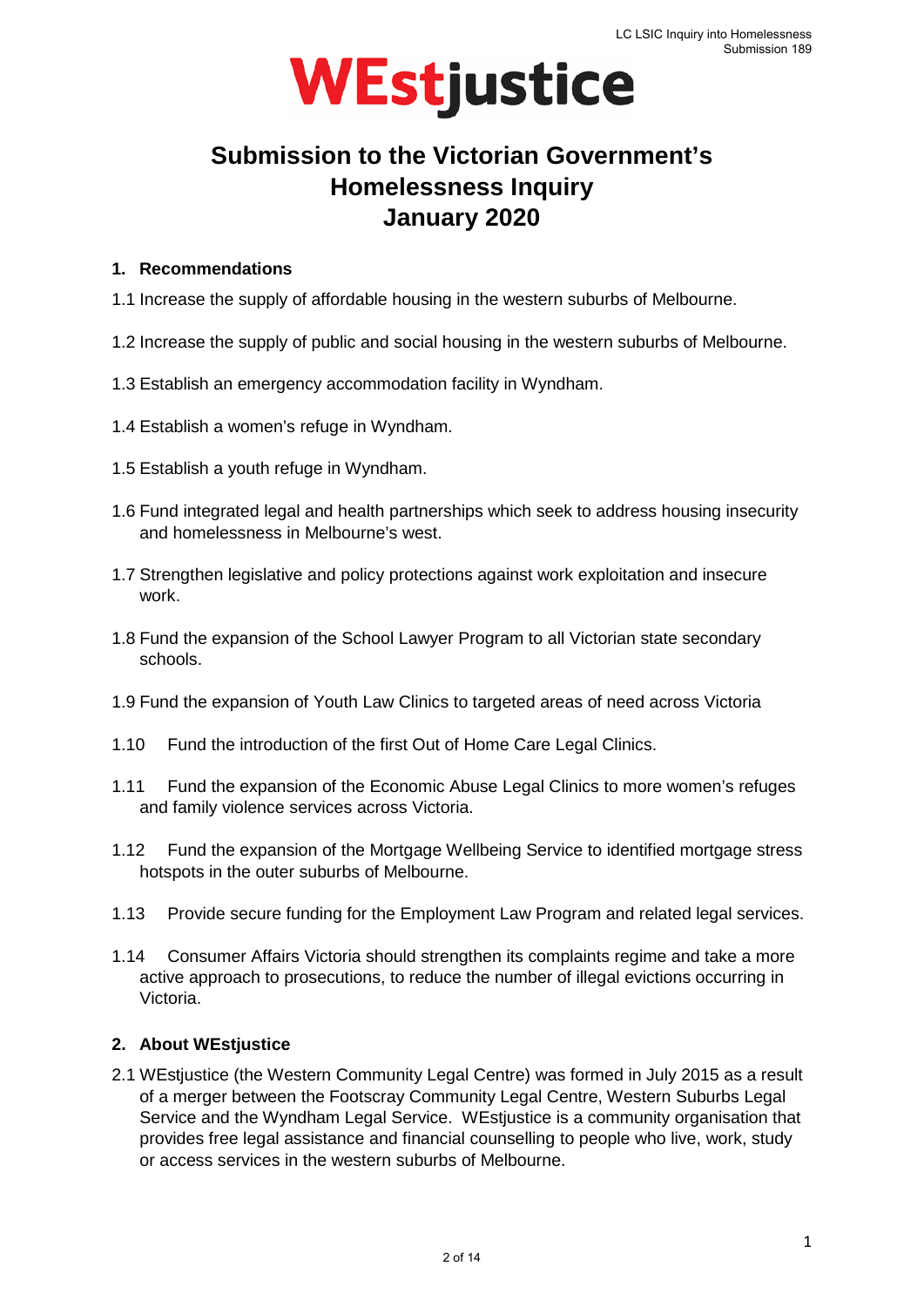2.2 We have offices in Werribee and Footscray as well as a youth legal branch in Sunshine and provide outreach across the western suburbs. WEstjustice provides a range of legal services including legal information; outreach and casework; duty lawyer services; court representation, community legal education; law reform; advocacy; and community development projects.

#### **3. The Problem**

**.** 

- 3.1 Homelessness is a significant and growing concern in the western suburbs of Melbourne. Homelessness is primarily caused by the housing crisis. Family violence, poverty and mental illness are major contributing factors to homelessness; however, people remain homeless due to a lack of affordable housing. What was once an affordable housing option for low income earners, private rental has become unaffordable due to a lack of supply and a highly competitive rental market. An increase in people living in severely overcrowded conditions has also contributed to the rise in homelessness in the western suburbs.
- 3.2 Melbourne's west has seen a dramatic increase in homelessness in the five years between the 2011 census and the 2016 census. In the City of Wyndham, at the 2016 Census, there were 730 homeless people living in Wyndham. This represents an increase of 76.3% from 2011, when there were 414 homeless people in Wyndham. Only in the City of Melbourne did homelessness increase more quickly between 2011 and 2016. The increase of 316 homeless people is the fifth largest increase in Greater Melbourne, behind the Cities of Melbourne, Greater Dandenong, Casey and Brimbank.[1](#page-2-0)
- 3.3 The profile of homeless persons in Wyndham shows that Wyndham has a high rate of youth homelessness. In 2016, the proportion of homeless people aged 24 years and under was considerably higher in Wyndham (52.5 per cent) than in Greater Melbourne  $(39.3 \text{ per cent}).^2$  $(39.3 \text{ per cent}).^2$  This statistic highlights an urgent crisis of youth homelessness in the outer west. It is important to note that the problem is bigger than the statistics reveal because many incidents of couch surfing – the dominant form of homelessness for young people – are hard to determine and often under-reported. WEstjustice has a particular interest in the experience of couch surfers and 'couch providers', having conducted ground-breaking research into the legal needs and service gaps for these cohorts in 2017. [3](#page-2-2)
- 3.4 The rest of the western region has also seen its homeless population grow. 713 Maribyrnong residents were counted as homeless during the 2016 census. Of those experiencing homelessness in Maribyrnong during the 2016 count, 129 were children under 12.<sup>[4](#page-2-3)</sup> Homelessness has also risen sharply in the City of Hobsons Bay; the number of homeless people in Hobsons Bay jumped by more than 100 (or 54 per cent) in the five years to 2016.

<span id="page-2-1"></span><span id="page-2-0"></span><sup>1</sup> Wyndham City Council, *Homelessness in Wyndham: Social profiles*[, https://wyndham-digital.iconagency.com.au/node/37](https://wyndham-digital.iconagency.com.au/node/37) <sup>2</sup> *Ibid.*

<span id="page-2-2"></span><sup>3</sup> Shorna Moore, *Couch surfing limbo: Legal, policy and service gaps affecting young couch surfers and couch providers in Melbourne's West*, WEstjustice, 2017[, https://www.westjustice.org.au/cms\\_uploads/docs/westjustice-couch-surfing](https://www.westjustice.org.au/cms_uploads/docs/westjustice-couch-surfing-limbo-report.pdf)[limbo-report.pdf](https://www.westjustice.org.au/cms_uploads/docs/westjustice-couch-surfing-limbo-report.pdf)

<span id="page-2-3"></span><sup>4</sup> North and West Homelessness Networks, *Melbourne's Housing Crisis: Reality of Homelessness*, [http://www.nwhn.net.au/admin/file/content2/c7/Homelessness%20in%20Maribyrnong\\_1533123814653.pdf](http://www.nwhn.net.au/admin/file/content2/c7/Homelessness%20in%20Maribyrnong_1533123814653.pdf)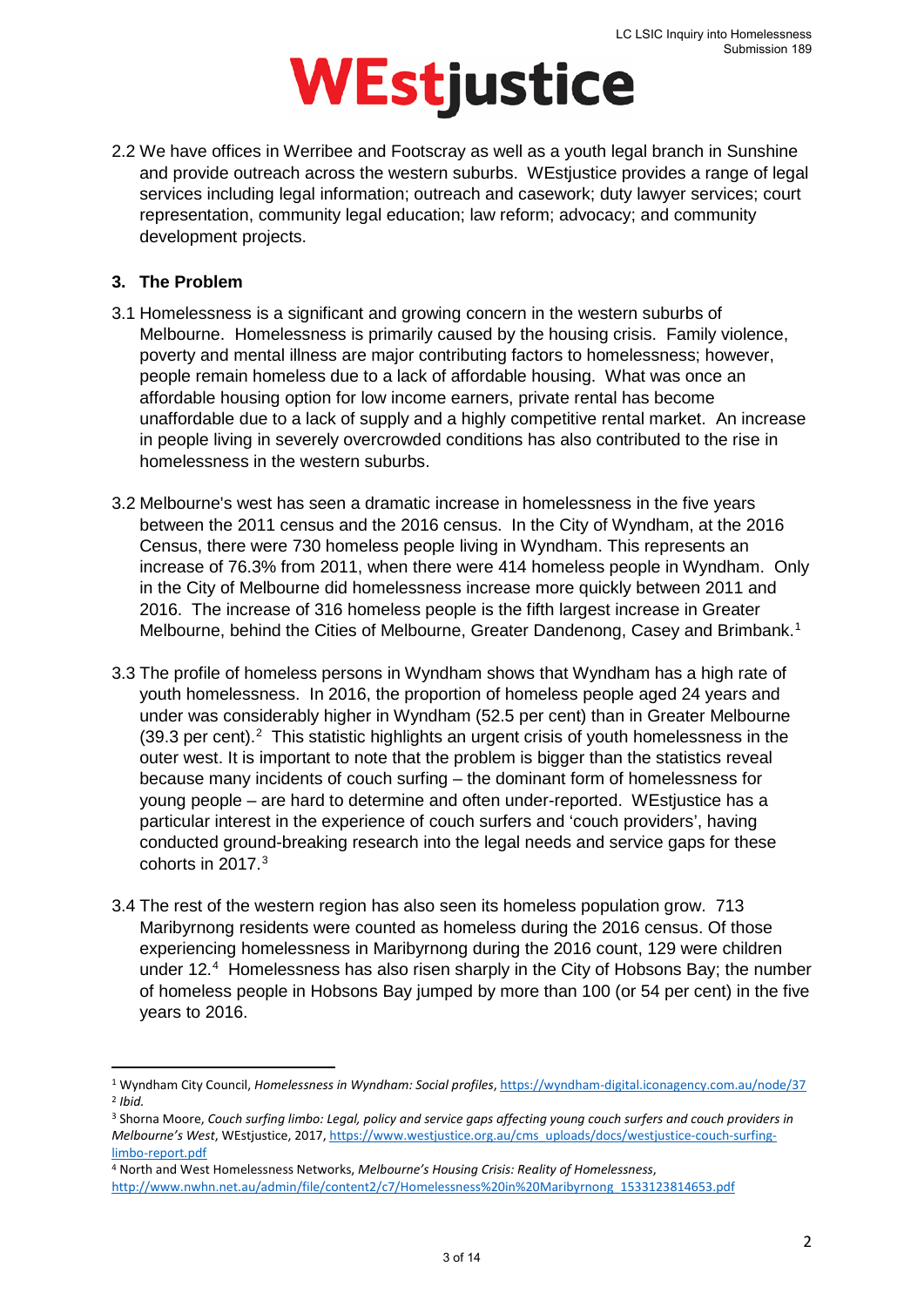3.5 As Melbourne's west experiences unprecedented population growth (currently the fastest in the State), there is a major challenge to ensure that residents, especially those living in the new growth areas, are able to access secure, appropriate and affordable accommodation. Centrelink payments rates have not increased in real terms for many years, leaving most people living on pensions or welfare payments priced out of the private rental market.

#### **4. Interconnection between homelessness and mental health**

- 4.1 In 2016, WEstjustice established a health-justice partnership with Mercy Mental Health, which includes the Clare Moore Building psychiatric inpatient facility in Werribee Hospital. This was the first health-justice partnership in Australia embedded within a mental health inpatient facility. This project provided an opportunity to analyse the interconnectivity between mental health problems and homelessness.
- 4.2 The partnership was established to assist patients with fines and debts, to tackle the financial stressors that could interfere with their recovery. However, we found that tenancy and housing issues were significant problems for people in the unit and becoming worse. According to Mercy data, the three year trend for mental health inpatients identifying as homeless demonstrates an upward trend, for example 50 people identifying in 2015-16 compared with 92 in 2017-18.
- 4.3 Of note, in the Ursula Frayne Centre (Mercy Mental Health's psychiatric inpatient unit in Footscray), 11 of the 16 inpatients identified as homeless in a single day. Currently at least two patients of the Ursula Frayne Centre stated that they are residing in the facility because they have nowhere else to live. One has been residing there for over a year. The other patient – who has an intellectual disability and complex needs – has been living in Mercy Mental Health acute inpatient facilities for almost three years. The hospital invests significantly in trying to find accommodation for these patients, but this is resource intensive and often unsuccessful.
- 4.4 Due to this apparent high demand for legal support for tenancy and housing issues, WEstjustice has been providing (unfunded) assistance outside the scope of the project. Given our success in preventing evictions, we are currently scoping an expanded service to include these additional areas of law.

#### **Recommendation**

4.5 We recommend that government fund integrated legal and health partnerships which seek to address housing insecurity and homelessness in Melbourne's west.

#### **5. The Solution**

- 5.1 Westjustice has committed considerable resources over the years to finding innovative comprehensive solutions to complex legal and social issues.
- 5.2 The remainder of this submission showcases WEstjustice's responses to these complex issues, including specialist services in multidisciplinary placed-based partnerships across a range of client groups experiencing, or at risk of, homelessness.
- 5.3 These include: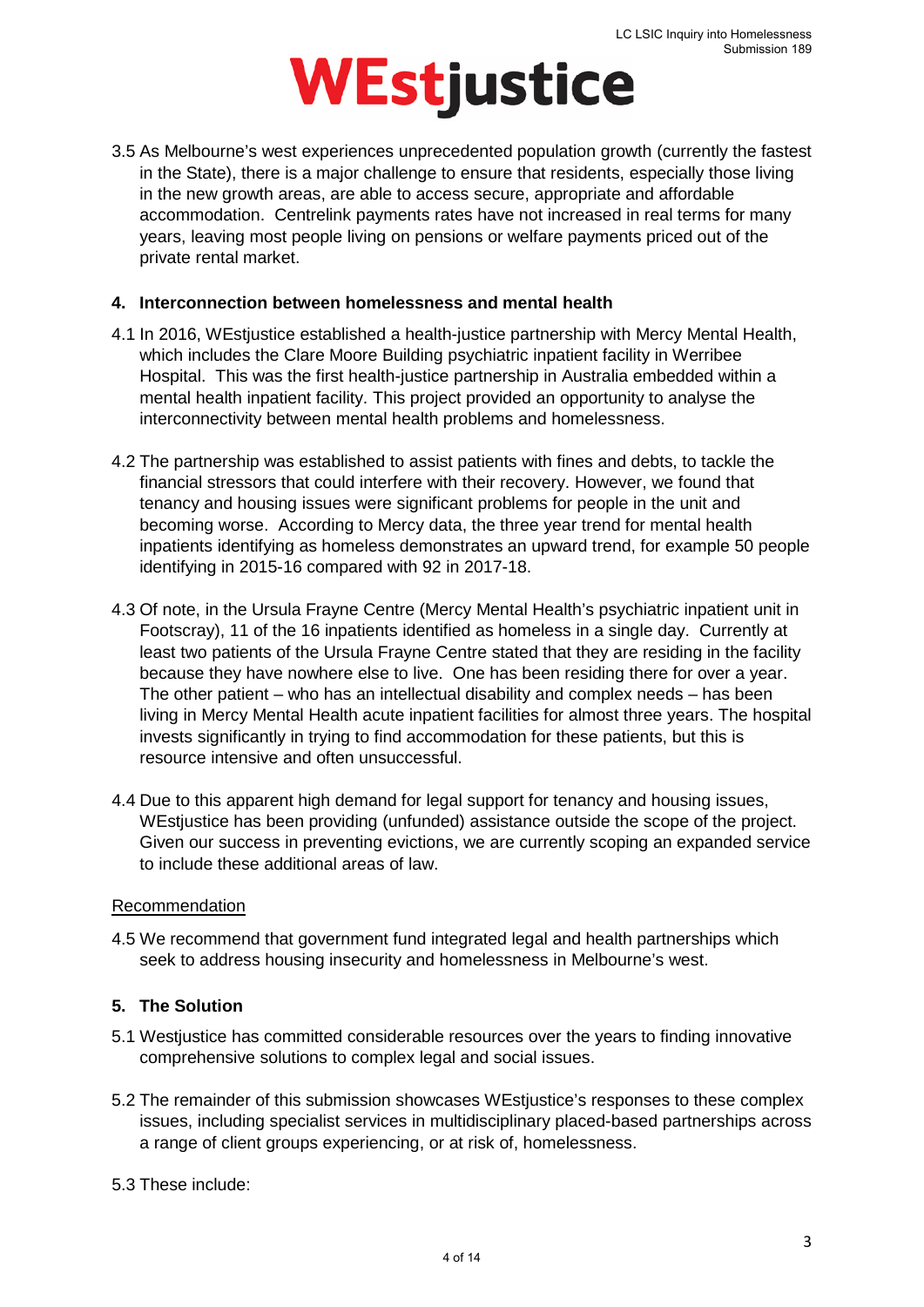

- 5.3.1 The McAuley Services for Women Health Justice Partnership
- 5.3.2 The School Lawyer Program
- 5.3.3 Out of Home Care Legal Clinics
- 5.3.4 The Youth Law Clinics
- 5.3.5 Tenancy Program
- 5.3.6 Mortgage Wellbeing Service
- 5.3.7 Employment Law Project

#### **6. McAuley Services for Women - Health-Justice Partnership: Restoring Financial Safety Project**

#### Overview of program

- 6.1 WEstjustice has developed an innovative new model of assisting people experiencing economic abuse that has improved financial security, financial safety and, ultimately safe and secure housing, for family violence victim-survivors.
- 6.2 Over the years, our research into family violence lead to the creation of a partnership with McAuley Community Services for Women (McAuley) in which to deliver the Restoring Financial Safety Project (Economic Abuse Legal Clinics). McAuley is a provider of family violence crisis accommodation and support services in Melbourne's west. The program sees a lawyer and a financial counsellor imbedded at McAuley House women's refuge to address a victim-survivor's financial and legal problems in a supported and familiar environment. The program has prevented the escalation of legal and financial problems arising out of family violence through early intervention and provided holistic legal and financial counselling support through the complex processes and laws related to family violence.
- 6.3 Recent research revealed that up to 99% of the women who present to family violence support services, experienced some form of economic abuse.<sup>[5](#page-4-0)</sup> Economic abuse is also cited as the main reason a woman remains in, or returns to, a violent relationship,  $6$  and notably, family violence is the major driver of homelessness among Victoria's growing population of homeless women.[7](#page-4-2)
- 6.4 Almost all victim-survivors struggle to fully recover from family violence without effective support to resolve related financial and legal issues. The majority of victim-survivors are forced to self-represent through the justice system and with creditors. Their legal and financial issues are intertwined, many of which have spiralled out of control, risking homelessness and poverty. Early intervention and effective representation by qualified legal professionals is essential to intercept this downward spiral.

 $\overline{a}$ 

<span id="page-4-0"></span><sup>5</sup> Jozica Kutin, Roslyn Russell, Mike Reid, 'Economic abuse between intimate partners in Australia: prevalence, health status, disability and financial stress' (2017) 41:3

Australian and New Zealand Journal of Public Health 269 at 269 [https://onlinelibrary.wiley.com/doi/full/10.1111/1753-](https://onlinelibrary.wiley.com/doi/full/10.1111/1753-6405.12651) [6405.12651.](https://onlinelibrary.wiley.com/doi/full/10.1111/1753-6405.12651)

<span id="page-4-1"></span><sup>6</sup> Australian Institute of Health and Welfare, *Specialist Homeless Services Data Collection 2011-12* (2012) Cat. No. HOU 267 [https://www.aihw.gov.au/reports/housing-assistance/specialist-homelessness-services-2011-12/contents/table-of](https://www.aihw.gov.au/reports/housing-assistance/specialist-homelessness-services-2011-12/contents/table-of-contents)[contents.](https://www.aihw.gov.au/reports/housing-assistance/specialist-homelessness-services-2011-12/contents/table-of-contents)

<span id="page-4-2"></span><sup>7</sup> *Ibid*.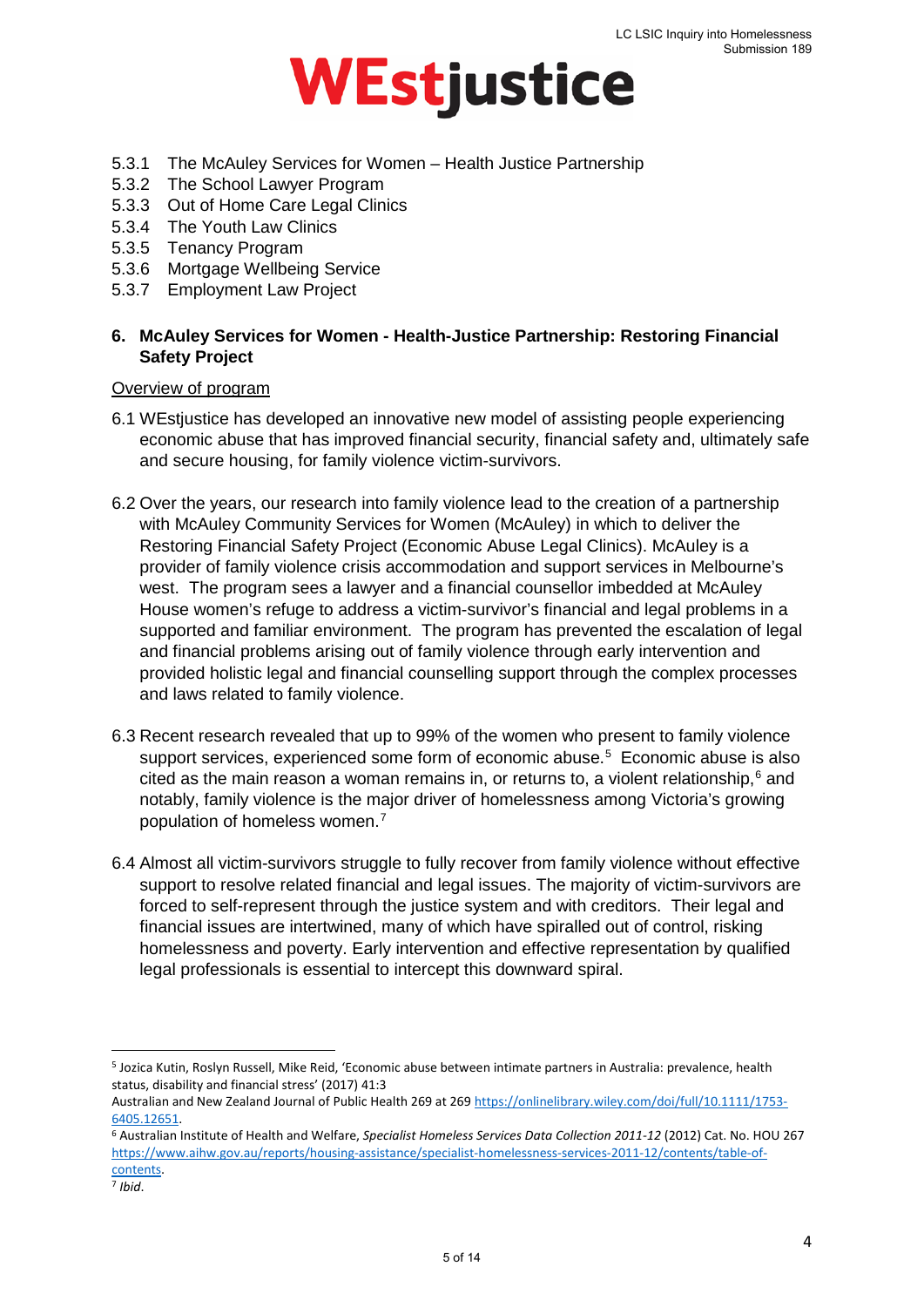6.5 Addressing economic abuse and supporting women to achieve financial security is the next step in prevention of homelessness for women experiencing family violence. It is clear that assisting a victim-survivor to be free from debt and associated legal problems acquired through family violence circumstances opens up money and capacity to afford stable housing. Early indications show that improving financial security also means victim-survivors and their children can be housed sooner, relieving pressure from the refuge and homelessness systems.

#### Case Study

*Tamara and her husband were married for 10 years and had two children. Tamara's husband was extremely violent, abusive and controlling over Tamara; she wasn't allowed to have friends, a driver's licence or buy clothing. After the tragic loss of their daughter, Tamara's husband refused to pay the funeral expenses and continued to use Tamara's Centrelink benefits to fund his lifestyle. With the money she could access, Tamara paid rent, school fees and her husband's fines. Tamara still had more than \$25,000 in debts for unpaid utility bills, credit cards, a Centrelink debt and a personal loan she used to pay for her daughter's funeral.* 

*Tamara came to the McAuley women's refuge program soon after she separated from her husband. She had to leave her son with a close friend so he could continue his studies. Tamara was skipping meals while living in a safe house to make ends meet. In just five hours, WEstjustice sought and obtained a full waiver of Tamara's \$10,000 personal loan thanks to our contact at a bank. That loan was causing Tamara enormous stress and tipping her into destitution. In one week we also obtained full debt waivers on Tamara's telephone, utilities, other banking and debt collection debts. By clearing Tamara's debts, she could afford to return to a private rental and live with her son again.*

#### Recommendation

6.6 We recommend that government urgently establish a women's refuge in Wyndham. Further, government should fund the expansion of the Economic Abuse Legal Clinics to more women's refuges and family violence services across Victoria.

#### **7. School Lawyer Program**

#### Overview of program

- 7.1 WEstjustice has worked extensively with vulnerable young people through embedded outreach legal services delivered at places where young people live, learn, work and socialise.
- 7.2 Our school lawyer program in one of the programs that exemplifies our in-situ service delivery model. It has been successfully operating in a number of schools in the outer western suburbs of greater Melbourne. The program, which places a lawyer within the school environment, has identified and addressed the legal issues faced by high school children which includes homelessness and housing instability. Legal issues are intercepted before they reach crisis point, this includes family violence, which is almost always the precursor to homelessness for our young people. At the very early stages, we can provide legal advice, education, representation and warm referrals around the legal issues that force young people into homelessness.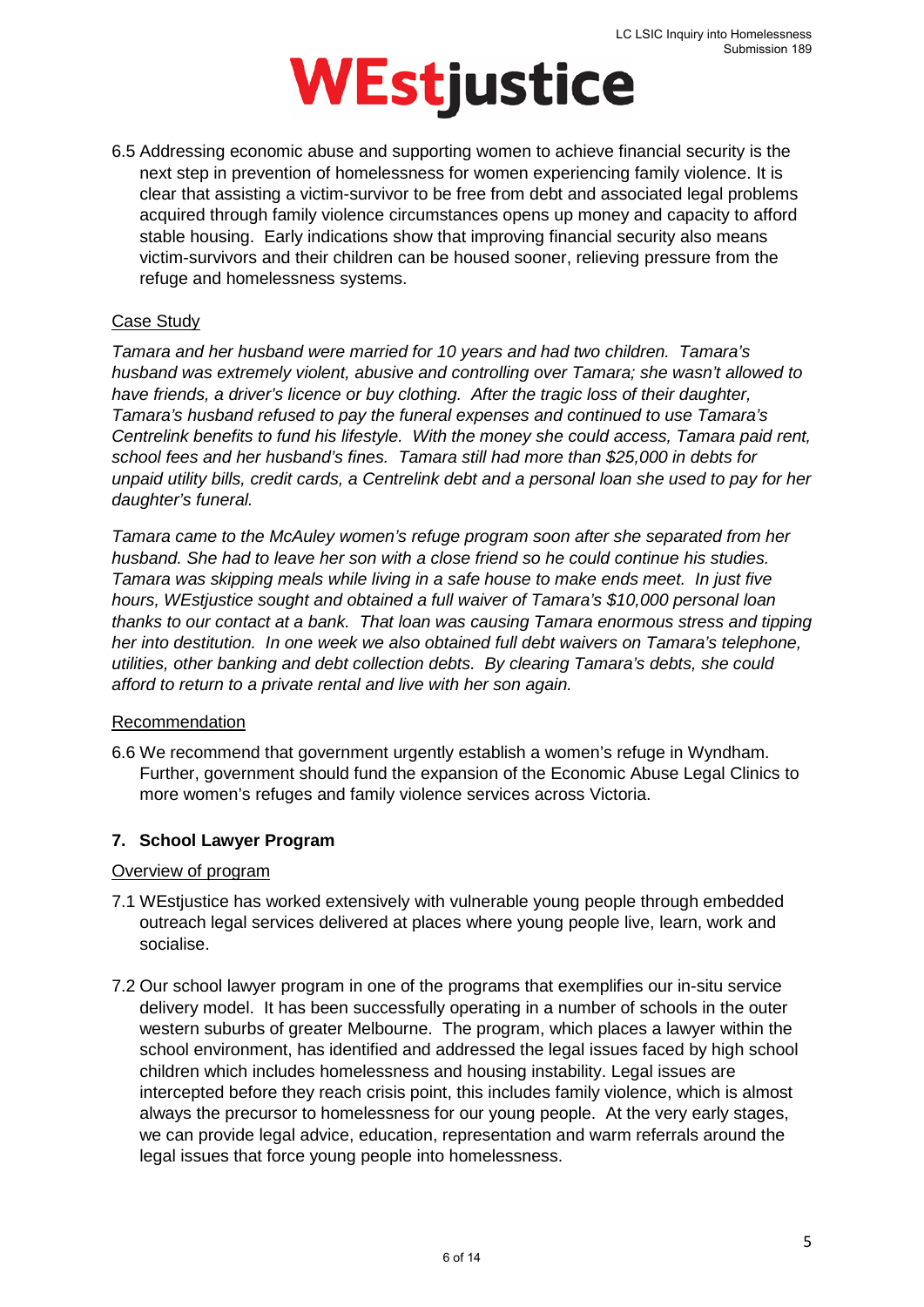#### Case Study

Alex was living with their parents and was the victim of family violence at the hands of their father. The mother was the primary victim and was not ready to leave the relationship. On a number of occasions Alex slept rough to escape the violence and went to school the very next day. Alex grew frustrated and wanted advice on their options to leave this violent environment.

Alex came to see the school lawyer at their school for family violence advice. Alex had organised to couch surf with a friend but Alex wanted to know the legal implications, and also their legal rights. The school lawyer gave family violence and related legal advice and represented Alex in court to take out an intervention order against the father. The school lawyer also arranged for social security support in the form of Youth Allowance, arranged homelessness case management and was a constant support throughout a difficult time for this young person. Alex stayed at school, finished year 12 and stated to our service through client feedback that the school lawyer had played a huge part in their feeling supported enough to finish school.

#### Recommendations

7.3 We recommend funding the expansion of the School Lawyer Program to all Victorian state secondary schools.

#### **8. Out of Home Care Legal Clinics**

#### Overview of program

- 8.1 We are currently incubating a project that aims to capitalise on our longstanding partnerships and connections to offer in-situ legal services to children removed through child protection processes and placed in out of home care.
- 8.2 We will provide a comprehensive service which will include employment law, debts, fines, family violence, criminal law and housing.
- 8.3 This project will address unmet legal needs of young people in out of home care in the western suburbs and showcase more comprehensive approaches to working with vulnerable young people, evidenced through successful legal outcomes and improved life outcomes. We will highlight problems with the current reactionary and dysfunctional child protection system that at times forces children into homelessness and build a case for reform.
- 8.4 Many children reported not feeling safe in residential care homes which is the option of last resort in the out of home care system. Some children would prefer to couch surf rather than staying in residential care.

#### Comments by young people

*"I've been in and out of here for about three years. There's a new kid […] that I don't get along with. I refuse to stay here, I hate it. I stay in a mate's shed (Walker, residential care, 16 years of age)."*

*"The only reason I'm absconding is because I don't feel safe there. They don't listen to me, I don't feel valued (Imogen, residential care, 16 years of age)."*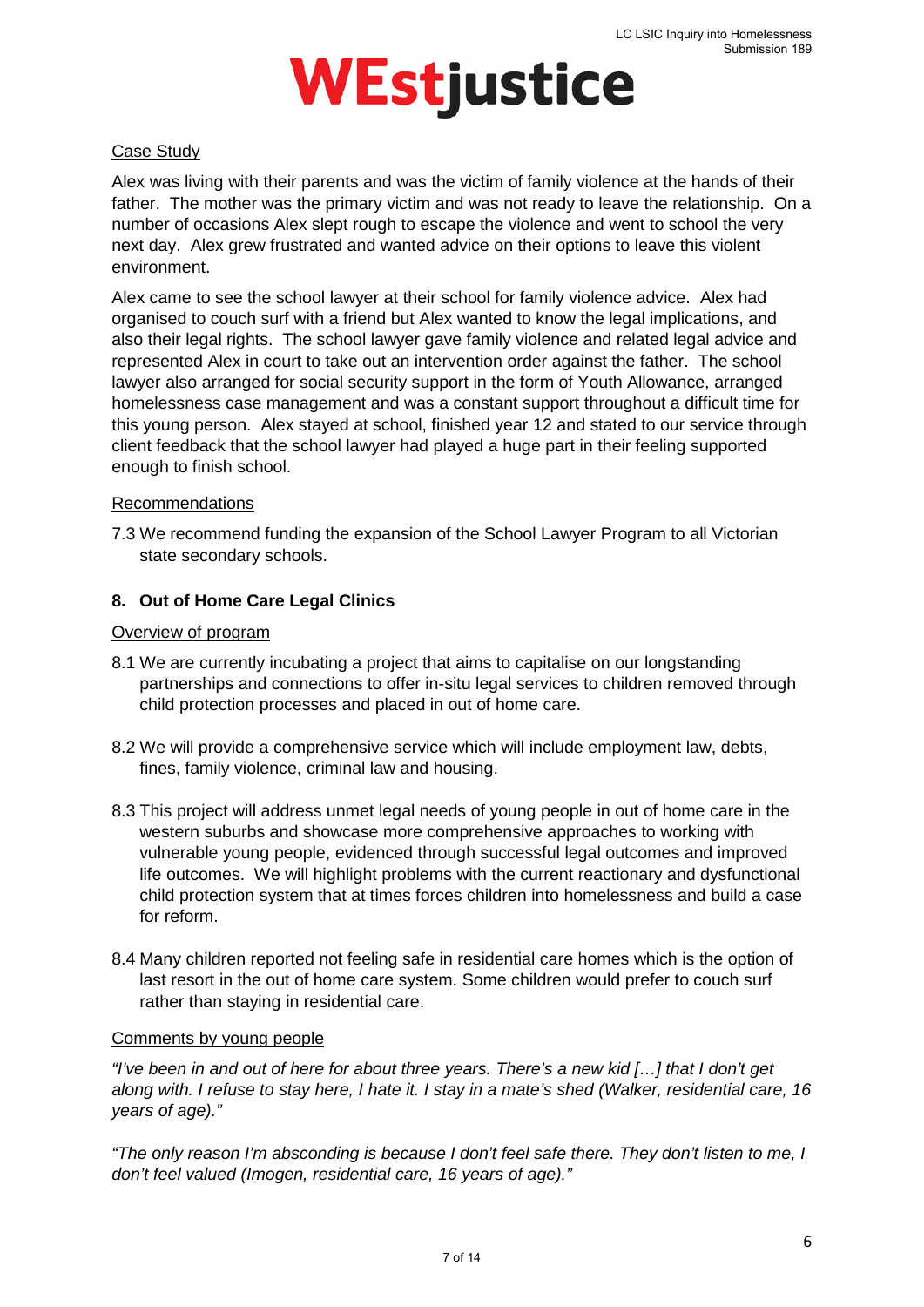

- In Our Own Words report, Commission for Children and Young People

#### Recommendations

8.5 We recommend that government fund the introduction of the first Out of Home Care Legal Clinics.

#### **9. Youth Law Clinics**

#### Overview of program

- 9.1 As a result of the learnings from the School Lawyer Program, we extended our reach and now offer Youth Law Clinics.
- 9.2 Our Youth Law Clinics are situated at sites where young people frequent and already engage with other 'youth specific' services on a regular basis. Staff of the youth services are provided with training regarding the role and benefits of the Youth Law Clinics and the youth lawyers learn about the scope and purpose of the youth services. This ensures that referral processes are properly understood and mitigates against delays and multiple story telling.
- 9.3 The youth lawyers and staff of the youth services meet regularly to ensure that the young person is provided with comprehensive multidisciplinary support. Reports and references are obtained and used to support of legal arguments and case work.
- 9.4 Many of the legal issues addressed through these clinics involve family violence, tenancy, employment law, debt, fines and criminal law. A common narrative is the unravelling of the young persons life due to a combination of issues including health, mental health, financial and unresolved legal problems. By providing an integrated legal service within a multidisciplinary placed based program, effective legal interventions are provided simultaneously with all of the other essential supports including housing.

#### Case Study

*Jaime is in her twenties and grew up in residential care. She has a two year old daughter. Jaime came to us in complete crisis late last year – homeless (couch surfing and in crisis accommodation without any belongings) and using drugs. Her circumstances were largely due to an ongoing abusive relationship with her ex-partner, who had previous convictions for family violence. Previous intervention orders existed to protect Jaime and her child.* 

*Last year, Jaime was admitted to a local psychiatric unit. Police took out an intervention order against her to protect her violent ex-partner. She was served with the application for the order while she was in hospital and heavily medicated. Not surprisingly, she did not attend court and as a result a full order was put in place against her protecting her ex. She was served with the order after she was discharged via substituted service, which allowed police to slip the order under a boarding house dorm room where she had been staying. She told us she was barely staying at this property as it was dangerous and says she never received the paperwork so had no idea an intervention order existed or what its terms were.*

*Some months later, Jaime's ex contacted her out of the blue (likely knowing her intervention order against him had recently expired and his was still active) and offered her a place to*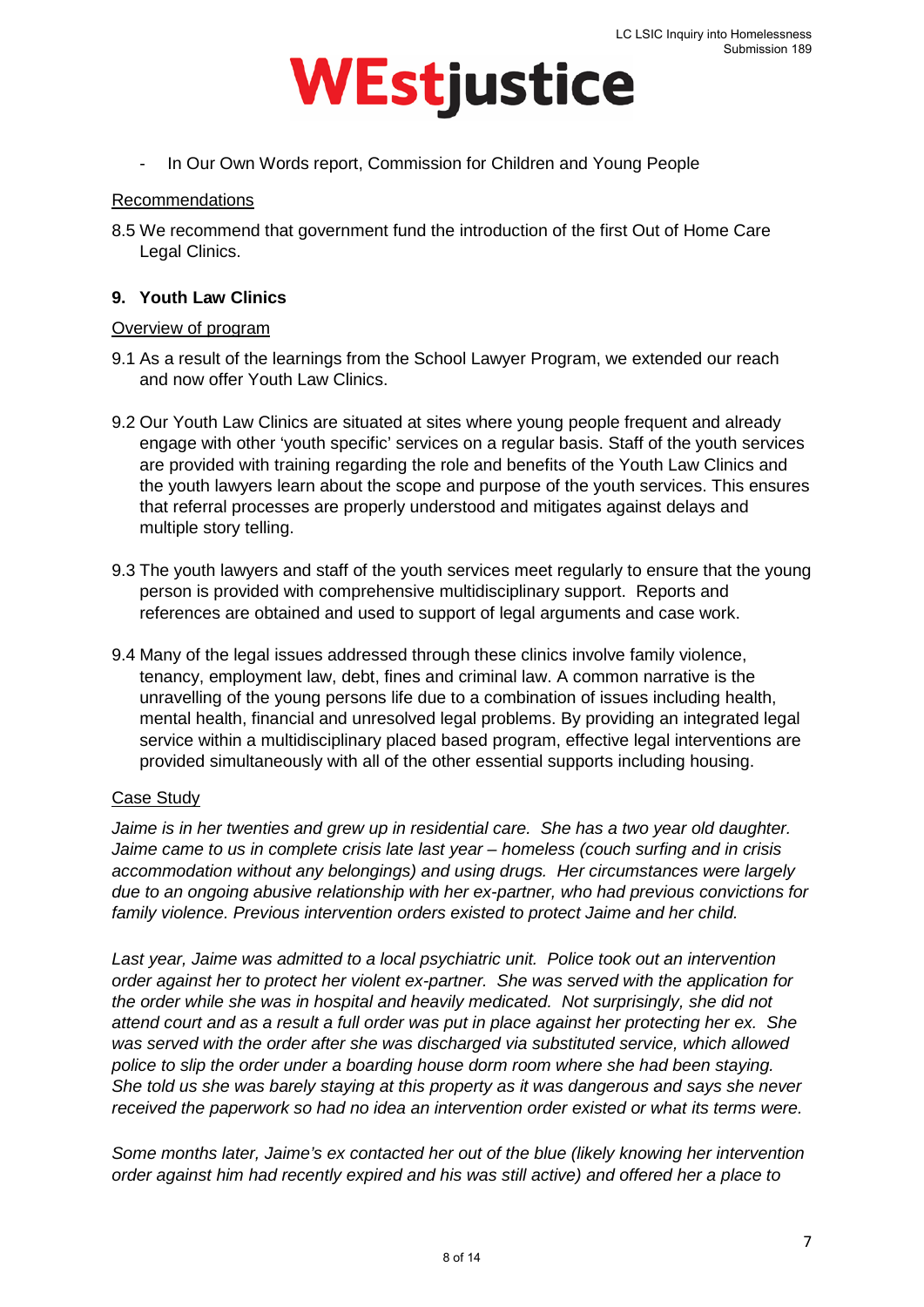

*stay. As she was still homeless at the time, she accepted the offer. That night Jaime's ex violently assaulted her. Jaime managed to flee the property and in doing she accidentally damaged the door of the property.* 

*Jaime was later arrested in relation to this incident. During her record of interview, she gave a detailed account of the horrific assault that took place at her ex's house and made it clear that she was the victim in the relationship. She also told police that she had no knowledge of any intervention order existing against her. Despite this, police charged Jaime with breaching the intervention order and criminal damage.*

*Despite negotiations, police refused to withdraw the charges and the matter was booked in for trial. A few days before the trial the prosecution withdrew all the charges. Jaime was ecstatic and felt vindicated.*

*When Jaime came to us, we linked her in with housing support, drug counselling and family violence support. We have worked holistically with these services to support Jaime to recover and move on while dealing with her legal issues.*

#### Recommendation

9.5 We recommend that government fund the expansion of Youth Law Clinics to targeted areas of need across Victoria. We further recommend that government establish a youth refuge in Wyndham.

#### **10. Tenancy Program**

#### Overview of program

- 10.1 Westjustice provides tenancy advice, assistance and representation to renters who work, live, study or have ties in the Wyndham, Maribyrnong, Hobsons Bay, Moonee Valley, and Metropolitan Melbourne areas. Although we predominantly work with clients in these areas, our service reach across the state.
- 10.2 We assist all renters seeking help with a particular focus on:
- 10.2.1 Culturally and linguistically diverse (CALD), including refugees and recently-arrived households;
- 10.2.2 Women and children facing family violence;
- 10.2.3 Youth and international students;
- 10.2.4 Economically vulnerable individuals and households;
- 10.2.5 Those experiencing homelessness or at risk of homelessness.
- 10.3 Our Tenancy Team provides services at our offices in Werribee and Footscray, but also 'in situ' at our partner programs such as Study Melbourne (for international students). Our lawyers aim to provide holistic assistance including legal advice, legal and non-legal options and practical suggestions through to court hearings.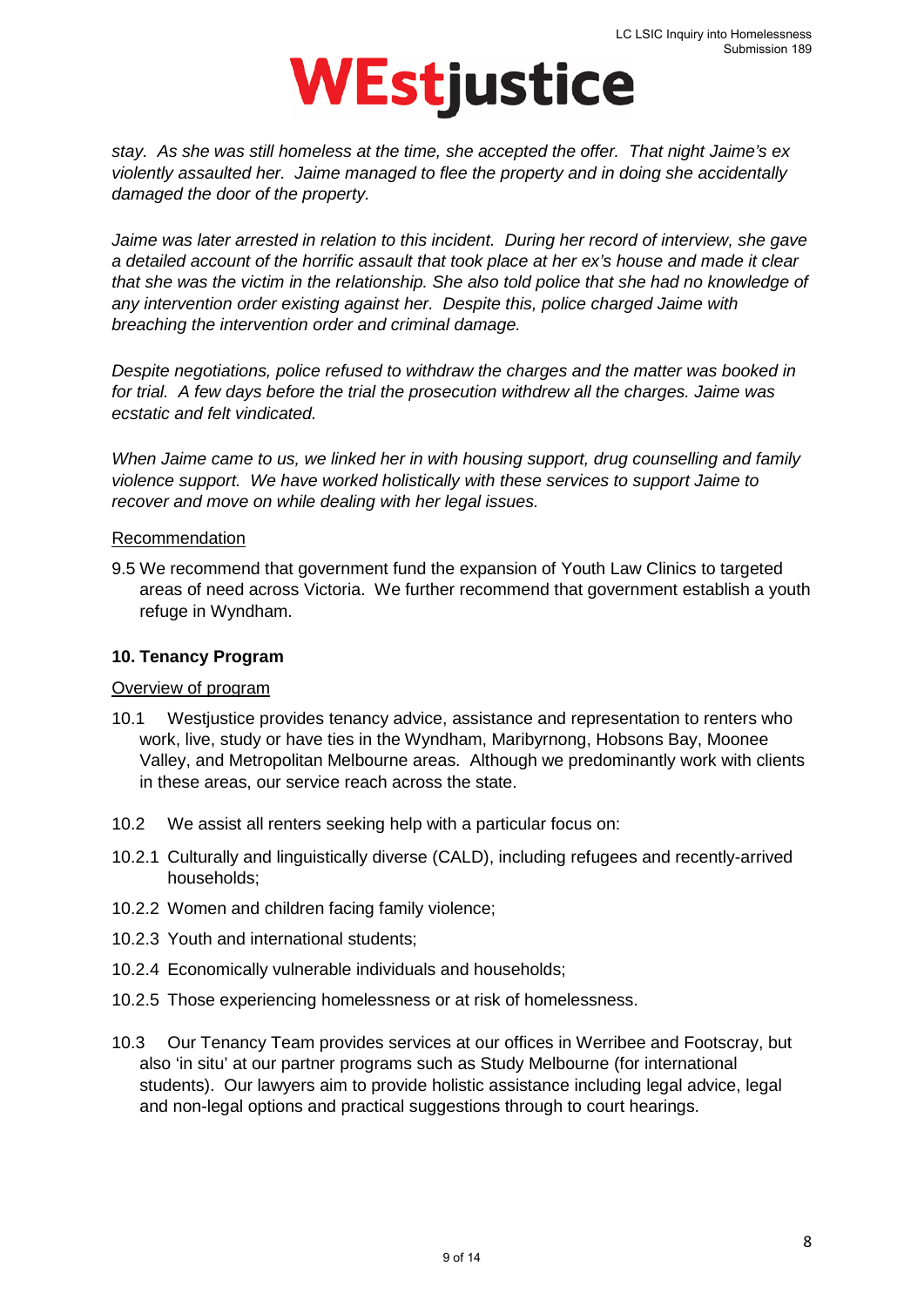- 10.4 A large portion of our tenancy work is around assisting renters challenge and negotiate Notices to Vacate therefore preventing temporary and long-term homelessness.
- 10.5 Our lawyers are highly experienced in carrying out negotiations with the landlord and/or agent to withdraw Notices to Vacate and challenging Notices to Vacate in VCAT. Our Team has been successful on many occasions preventing eviction or, at the very least, postponement of the eviction process - thus, providing time to find alternate housing and avoiding temporary homelessness.
- 10.6 Our Tenancy Team understands the increasing issues with homelessness in tenancy matters and, in the last year, have been more focused on looking into illegal evictions. We have assisted renters inform landlords of the legal eviction process to ensure landlords refrain from acting in conflict with the Residential Tenancies Act. We have also put a stay on illegal eviction proceedings through assisting renters with Restraining Orders at VCAT. Further, our team is currently looking into policy work around the Director of Consumer Affairs Victoria imposed penalties for illegal eviction.

#### Case Study

*Jake came to our service in September 2019 because he was provided with a Notice to Vacate for arrears and there was a VCAT hearing for possession coming up. Jake explained that he was in arrears because he was recently involved in an accident resulting in him having to stop work. During this period, Jake experienced severe depression causing him to fall behind in utility bills and rent, and to accumulate traffic fines. Jake told us that he intended to move to Queensland to live with his sister but that he did not have financial capacity to do so at that time. Jake said if he was to be evicted, he would need time to pack up his belongings and expected to be living in his car for a few weeks until he gets money to drive to Queensland. Jake advised that he could only contribute small amounts towards the rent.* 

*We negotiated a payment plan with the agent. The agent eventually accepted the payment plan and the landlord withdrew his application to VCAT for possession.* 

*During this time, Jake was referred to our internal financial counsellor for assistance with his debt matters. Our financial counsellor was able to arrange a waiver on the utility bills and traffic fines. Our financial counsellor also assisted Jake to apply for part of his superannuation so that Jake had money to start afresh in Queensland.* 

*Jake vacated the property not long after and moved in with his sister in Queensland. Jake attempted to get his bond back but the landlord refused. The landlord made a claim for bond and compensation against Jake in the order of about \$1,700.* 

*We negotiated with the agent and provided Jake with advice about what he should do in preparation for his defence. Jake did not agree with the claim and was under a lot of stress. Jake's mental health condition worsened and it was sometimes difficult to get in contact with him. Jake advised that he would lock himself in his room during times he experienced severe depression and that he could not focus or advocate for himself at times when he was under a lot of pressure and had anxiety.*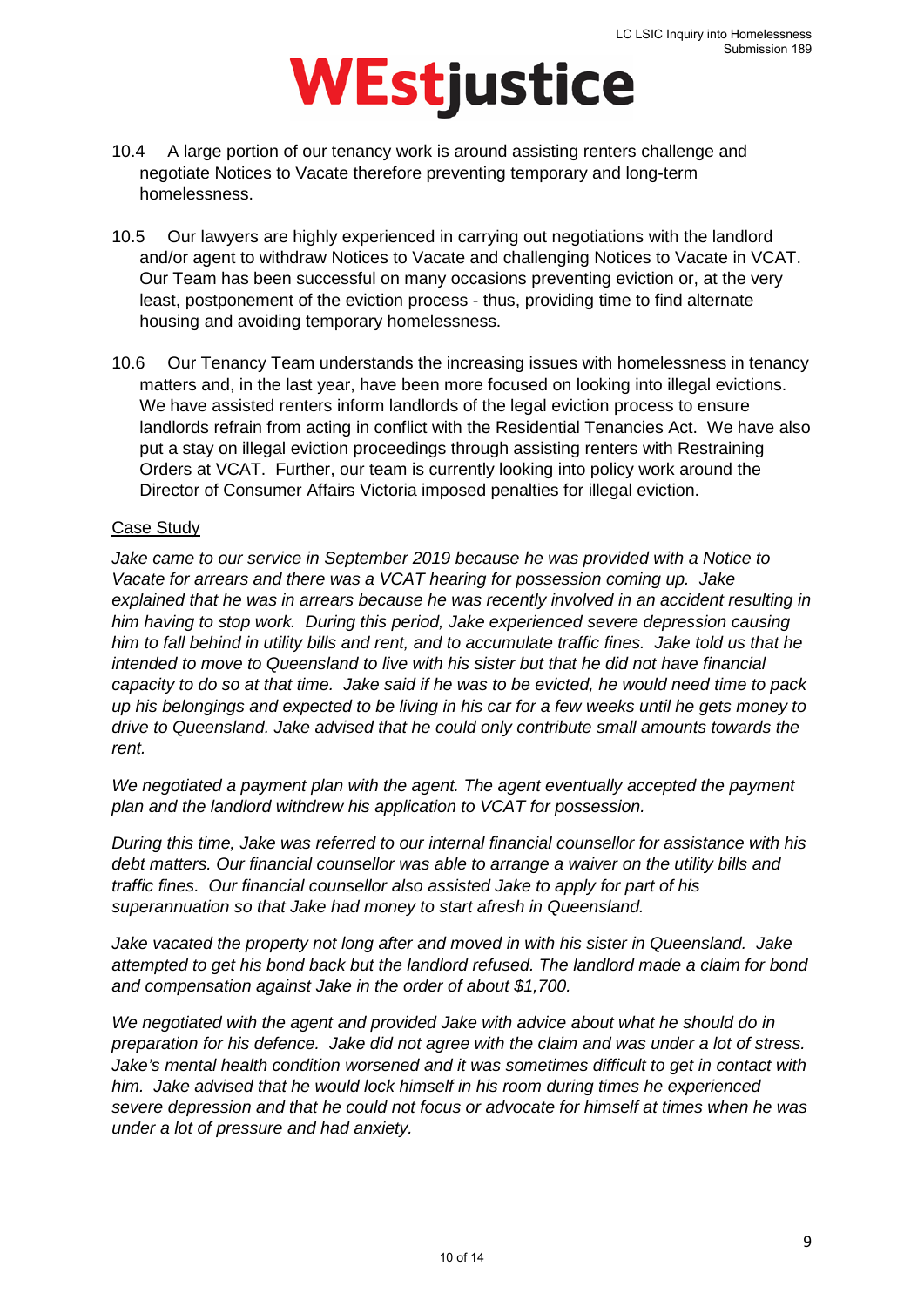*We worked closely with the financial counsellor and Jake's doctors to ensure Jake was in a position to understand his situation and provide instructions.* 

*Jake advised that he may still have the plug in storage and could return this to the agent. In relation to the door damage, Jake advised he accidentally ran his vacuum cleaner into the door, causing damage. Jake said he wanted to fix the door but didn't have time. We advised Jake that he would be liable for the door damage. Jake indicated he would pay for the vanity but did not agree with the cost, stating it was excessive.* 

*We first assisted Jake to apply to VCAT to appear via telephone as Jake was residing in Queensland. This request was granted by the Tribunal. We then negotiated with the agent around the possibility of forgoing the plug cost if Jake could return this. The agent agreed; however, Jake subsequently said he could not find the plug so he bought a new one from Bunnings and sent this to the agent.*

*In preparation for the matter, we investigated a cheaper alternative for the vanity. We found a quote for \$600 for the vanity, which Jake was happy to pay. We negotiated this amount with the agent and the landlord accepted this. Jake also conceded to the door cost. The agent said the plug Jake bought did not fit but the landlord conceded they would not go to VCAT for just a plug if the parties were settling the matter.* 

*Through successful negotiations for a payment plan, Jake was given more time to move out and avoided homelessness. Jake also avoided a claim of \$1,694 and instead paid \$750. This amount was taken out of Jake's bond and the remaining balance of \$756 was returned to Jake. Jake was very happy to get part of his bond back as he needed money to start afresh in Queensland.* 

*After this matter finalised, Jake's mental health significantly improved as he no longer had to worry about the landlord or VCAT. Jake also had adequate finances to help him settle in Queensland.* 

#### Recommendations

10.7 We recommend that Consumer Affairs Victoria strengthen its complaints regime and take a more active approach to prosecutions, to reduce the number of illegal evictions occurring in Victoria. We further recommend that the Victorian government funds more tenancy legal assistance services, particularly place-based services set up as part of multidisciplinary partnerships. Further, we recommend the government establish an emergency accommodation facility in Wyndham.

#### 11 **Mortgage Wellbeing Service**

#### Overview of program

- 11.1 Mortgage stress is a growing concern for Australians with nearly 30% of households currently in some form of loan default or struggling to pay their mortgage on time. A sudden rise in interest rates or an event which results in loss of income or capability, such as job loss, illness or family violence, has a devastating impact, with a dramatic increase in the number of people entering the homelessness and housing sector.
- 11.2 In response to the rapid increase in mortgage stress across Melbourne's outer west, WEstiustice established the Mortgage Wellbeing Service (MWS). The MWS is a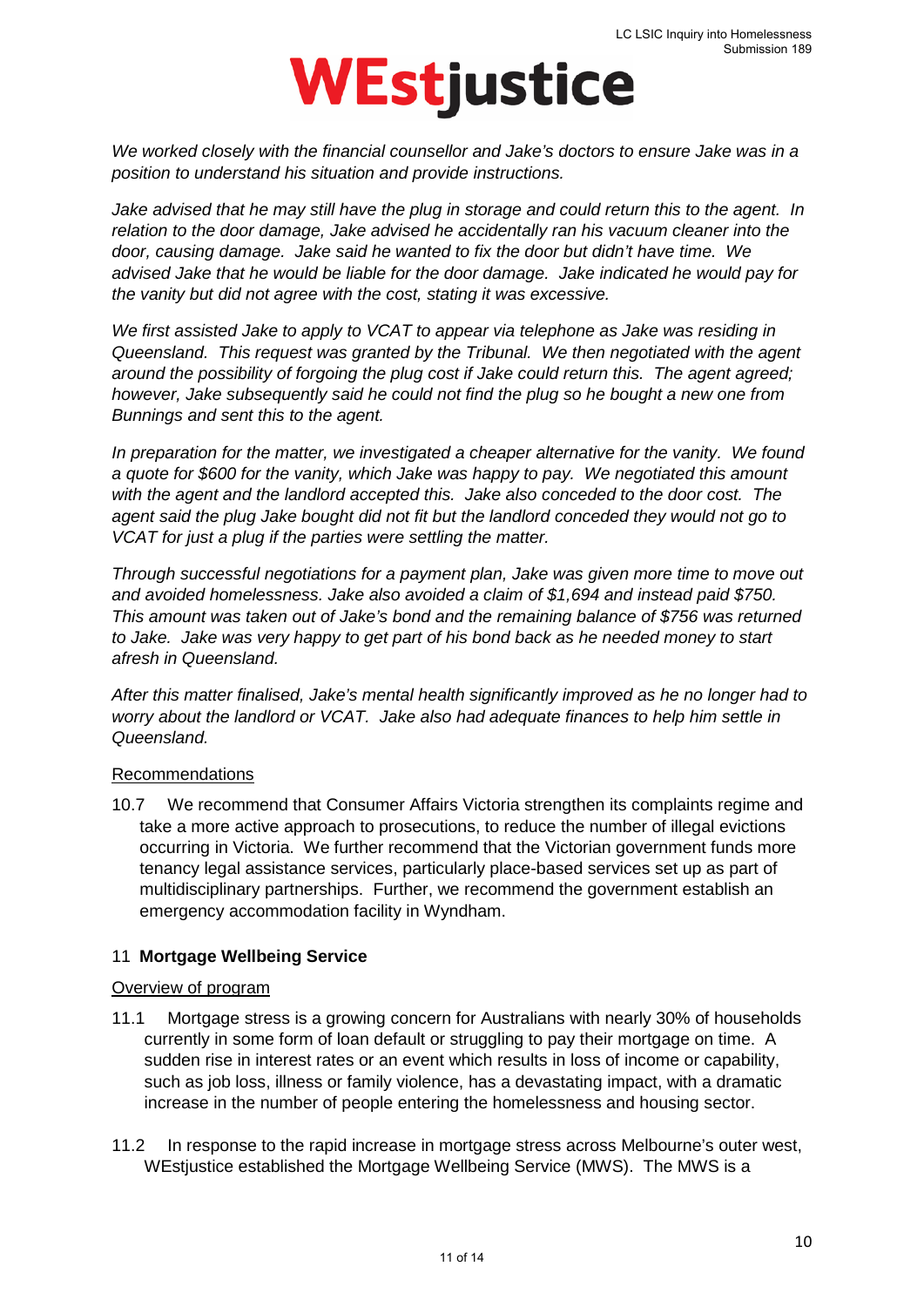homelessness prevention program which has been running for over two years as a health-justice partnership with Djerriwarrh Health Services and forms part of the Wyndham H3 Alliance (H3). The first of its kind in Australia, the MWS aims to keep people in their homes by avoiding repossession and therefore preventing people from entering the homelessness and housing sector. The MWS provides an integrated model, with services being delivered by a lawyer, financial counsellor and social worker working together to support clients experiencing mortgage stress. The MWS also provides community outreach and engagement and cross-sectoral referrals with banks.

- 11.3 Since the H3 program began in July 2017, 366 people (clients and their children) have been prevented from entering the homelessness service system, 107 houses were saved from repossession and \$278,943.19 of debt has been waived. Over 33% of clients had experienced family violence and over 40% experienced mental health issues.
- 11.4 Further findings from the MWS show that the lived experience of mortgage stress can be found in the sacrifices being made by families foregoing school camps and new clothing or restricting essentials like food or electricity while servicing their mortgage. Unopened letters from lawyers and courts mount for fear and anxiety of the consequences. As the pressure builds, common impacts of mortgage stress include family breakdown, substance abuse and mental ill-health; housing repossession has been shown to significantly increase the risk of common mental illness, and there are crushing stories of personal shame when presenting at homeless shelters or asking friends and family for temporary accommodation.
- 11.5 The MWS shows that working proactively through early intervention can protect people and families, reduce harm and minimise costs arising from mortgage stress. To do this effectively, it is important to ensure Victorians are empowered to seek and receive assistance through trusted, local, integrated services. The community, government and banking sectors have a moral obligation, knowing what we now know about the risks and growing problem, to work together to support vulnerable Victorians. The opportunity cost of failing to invest in early intervention is too significant – both for our community and for our economy.

#### Case Study

*Our client Zara is a single mother of 8 young children living in Melbourne's west. She came to Australia with her husband on a humanitarian visa. Her marriage ended due to family violence and her ex-husband is now in jail.*

*As a result, Zara had fallen into significant debt, owing over \$15,000 in arrears on her mortgage, \$3,000 in arrears on Council rates and \$10,000 owing on a car loan. She also had a number of personal credit card debts that she took out in order to support her family.* 

*When Zara was referred to WEstjustice's MWS by her local Council, legal proceedings had been initiated by the bank and her house was in the process of being repossessed. Zara was told to go with her family to Unison Housing to seek crisis accommodation and housing support. Sadly, Zara's mental health had become so bad that she tried to take her own life.*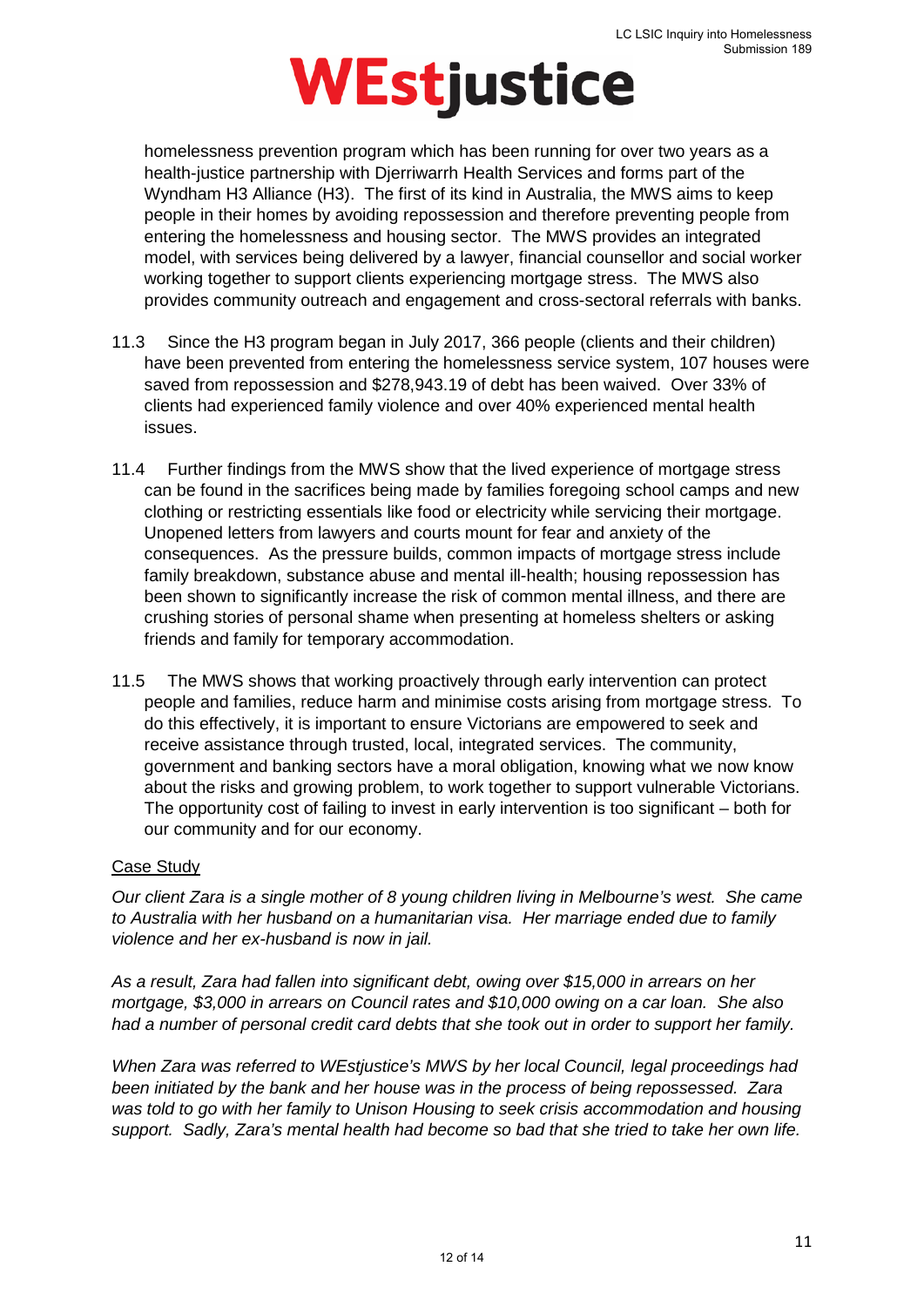*The MWS successfully negotiated with the bank and was able to put a three month hold on her mortgage repayments as well as reconfigure the loan and reverse proceedings so that the house was not repossessed. The service also negotiated a hardship arrangement with respect to her car loan and rates to prevent further risk of repossession of her house. The program's social worker provided continuous wrap-around social support for her mental health issues.*

#### Recommendation

*11.6* We recommend the Victorian government expand the Mortgage Wellbeing Service across the state to areas of high mortgage stress. This would assist to prevent thousands of people becoming homeless and intercept the many flow on effects.

#### **12 Employment Law Program**

#### Overview of program

 $\overline{a}$ 

- 12.1 WEstjustice's Employment Law Program (ELP) seeks to improve employment outcomes for vulnerable workers including migrants, refugees, temporary visa holders and young people. We do this by empowering communities to understand and enforce their workplace rights through the provision of tailored legal services, education, sector capacity building and advocacy for systemic reform. WEstjustice's ELP program exists because we identified a large unmet need for employment law assistance for these communities, who are particularly vulnerable to exploitation at work.<sup>[8](#page-12-0)</sup>
- **12.2** The impact of insecure work and exploitation on our clients is immense. Without financial security, isolated community members struggle to pay bills, buy food and pay rent. A number of our clients have experienced homelessness as a result of losing their job as they were no longer able to pay rent. In some cases, exploitative and discriminatory behaviour has caused significant psychological injuries, which impacted on our clients' ability to work in the future, so that their ability to maintain stable housing was jeopardised.
- **12.3** The impact of employment law problems has been well documented (for more information see WEstjustice's report *Not Just Work – Ending the exploitation of refugee and migrant workers,* 2016). Frequently, employment law problems create further problems for workers. For example, research indicates that two thirds of Victorians with an employment problem will face adverse consequences as a result of their initial employment problem.<sup>[9](#page-12-1)</sup> A Law and Justice Foundation survey found that 'not only did 5.9 per cent of Victorians have an employment law problem, but that the problem was not just contained to the employment relationship alone—it also had a negative impact across other areas of their lives. In this sense, employment problems tend to function as 'trigger' problems which cause other legal and non-legal problems to emerge – including

<span id="page-12-0"></span><sup>8</sup> Work exploitation includes underpayments or non-payment of entitlements (wage theft), sham contracting, unsafe work, discrimination and other unlawful treatment at work, as well as unfair / unlawful dismissal. Insecure work includes casual work, work in on-demand work force (gig economy), work via labour-hire companies, sham contracting, short-term contracts etc.

<span id="page-12-1"></span><sup>9</sup> Richard Denniss, Josh Fear and Emily Millane, *Justice for All: Giving Australians Greater Access to the Legal System* (Institute Paper No 8, Australia Institute, March 2012)